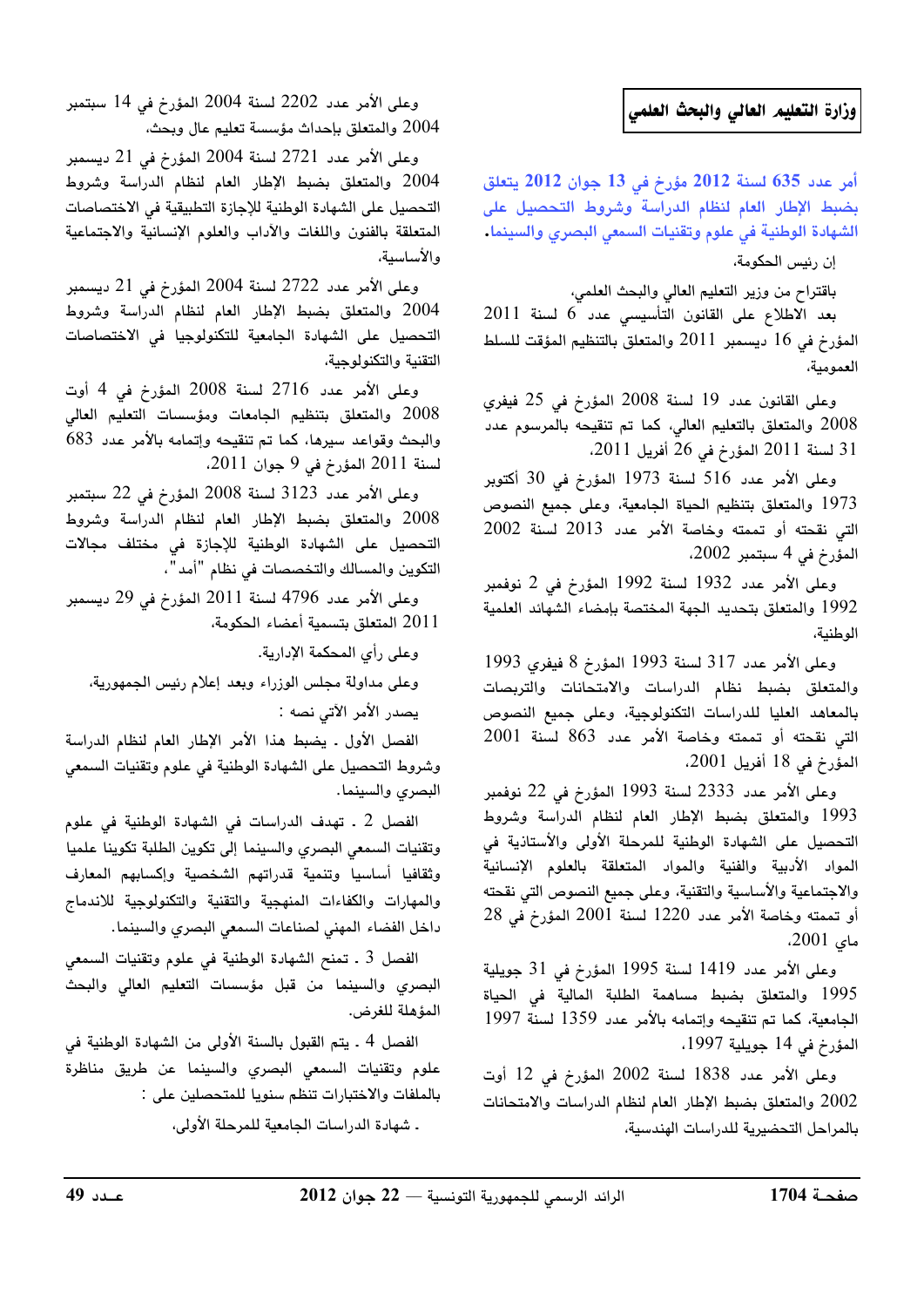ـ الشهادة الجامعية للتكنولوجيا، . الشهادة الوطنية للإجازة التطبيقية، . شهادة الدراسات التكنولوحية العليا، ـ الشهادة الوطنية للإجازة في نظام "أمد". ويجب أن تكون الشهادات المذكورة أعلاه فى اختصاصات

التكنولوجيا أو الرياضيات أو الفيزياء أو الكيمياء أو الإعلامية أو العلوم الاقتصادية والتصرف أو العلوم الإنسانية والاجتماعية أو العلوم القانونية أو الفنون التشكيلية أو الفنون الركحية أو الموسيقى أو السمعى البصرى والسينما أو فنون الملتميديا أو تصميم الصورة أو تصميم الفضاء أو الهندسة المعمارية أو التعمير والتهيئة.

غير أنه يمكن للطلبة المسجلين بالسنة النهائية من الشهادات المذكورة أعلاه تقديم ترشحاتهم للمشاركة في المناظرة شرط أن يقدموا، في حال قبولهم، نسخة مطابقة للأصل من شهادة النجاح بالسنة المعنية.

الفصل 5 . تضبط بمقرر من رئيس الجامعة المعنية كيفية تنظيم المناظرة المشار إليها بالفصل 4 من هذا الأمر.

الماب الأول

في نظام الدراسة

الفصل 6 . تدوم الدراسة للتحصيل على الشهادة الوطنية في علوم وتقنيات السمعى البصرى والسينما ثلاث سنوات متتالية وتشتمل على 2688 ساعة على الأقل.

الفصل 7 ـ تمكن مؤسسات التعليم العالى والبحث المؤهلة لتسليم الشهادة الوطنية فى علوم وتقنيات السمعى البصرى والسينما الطلبة من إتمام تكوينهم بالمشاركة في الأنشطة الثقافية والفنية والرياضية والجمعياتية.

ولا تؤخذ هذه المشاركة بعين الاعتبار في مدة الدراسة ولا فی تقویمها.

الفصل 8 . تمثل السنة الأولى من دراسات الشهادة الوطنية فى علوم وتقنيات السمعى البصرى والسينما جذعا مشتركا. وتخصص السنتان الثانية والثالثة لمتابعة التكوين في أحد الاختصاصات التالية :

- . الصوت والتوظيب،
	- . التركيب،
- ـ الإضاءة والصورة،
- . الديكور الركحي،
- ـ الكتابة والإخراج،
- ـ الإنتاج والتوزيع.

ويقع توجيه الطلبة الناجحين في امتحانات السنة الأولى إلى مختلف الاختصاصات المشار إليها أعلاه، حسب نتائجهم واختياراتهم وفى حدود إمكانيات التأطير البيداغوجى المتوفرة. يحدد رئيس المؤسسة المعنية إمكانيات التأطير البيداغوجى بعد استشارة المجلس العلمى.

الفصل 9 ـ لا يسمح بالرسوب مدة الدراسة بالشهادة الوطنية في علوم وتقنيات السمعي البصري والسينما إلا مرة واحدة.

الفصل 10 . يشتمل نظام الدراسات المتعلق بالشهادة الوطنية في علوم وتقنيات السمعي البصرى والسينما على وحدات إجبارية منظمة في شكل سداسي أو سنوي.

كما يشتمل نظام الدراسات على :

. تربصات مهنية بالمؤسسات المختصة فى صناعات السمعى البصرى والسينما بتونس أو بالخارج بناء على قائمة توضع على ذمة الطلبة في بداية كل سنة جامعية. وتختم هذه التربصات بإعداد تقارير التربصات المهنية.

. مذكرة بحث.

. مشروع تطبيقي.

. تربص مهنى نهائى بالمؤسسات العمومية أو الخاصة المرتبط نشاطها بمجال الشهادة ينجز تحت إشراف أحد المدرسين وبالاستعانة عند الاقتضاء، بمن هو معترف له بالكفاءة من أهل المهنة. ويختم هذا التربص بإعداد وتقديم ومناقشة تقرير التربص المهني النهائي.

الفصل 11 . تنظم الدروس المتعلقة بكل وحدة في شكل دروس نظرية وأشغال مسيرة وأشغال تطبيقية وأشغال مشخصة وورشات ودروس مندمجة وتربصات أو كل شكل آخر ملائم حسب التراتيب الجارى بها العمل.

ويمكن لمؤسسة التعليم العالي والبحث المؤهلة لمنح الشهادة الوطنية في علوم وتقنيات السمعي البصري والسينما تدريس عدد من الوحدات في شكل تعليم غير حضوري.

الفصل 12 . يضبط بقرار من الوزير المكلف بالتعليم العالي، باقتراح من المجلس العلمى للمؤسسة المعنية وبعد مداولة مجلس الجامعة المعنية وبعد تأهيل مجلس الجامعات، نظام الدراسات والامتحانات المطبق بكل مؤسسة.

وتحدد بمقرر من رئيس الجامعة المعنية بعد أخذ رأى المجلس العلمى للمؤسسة المعنية، برنامج الوحدات وتوزيعها على سداسيى السنة الجامعية وطرق التقويم وضوارب الاختبارات وحجم الساعات الجملى المتعلق بكل سنة دراسية وطرق مراقبة المواظبة والجزاء المترتب عن الإخلال بها.